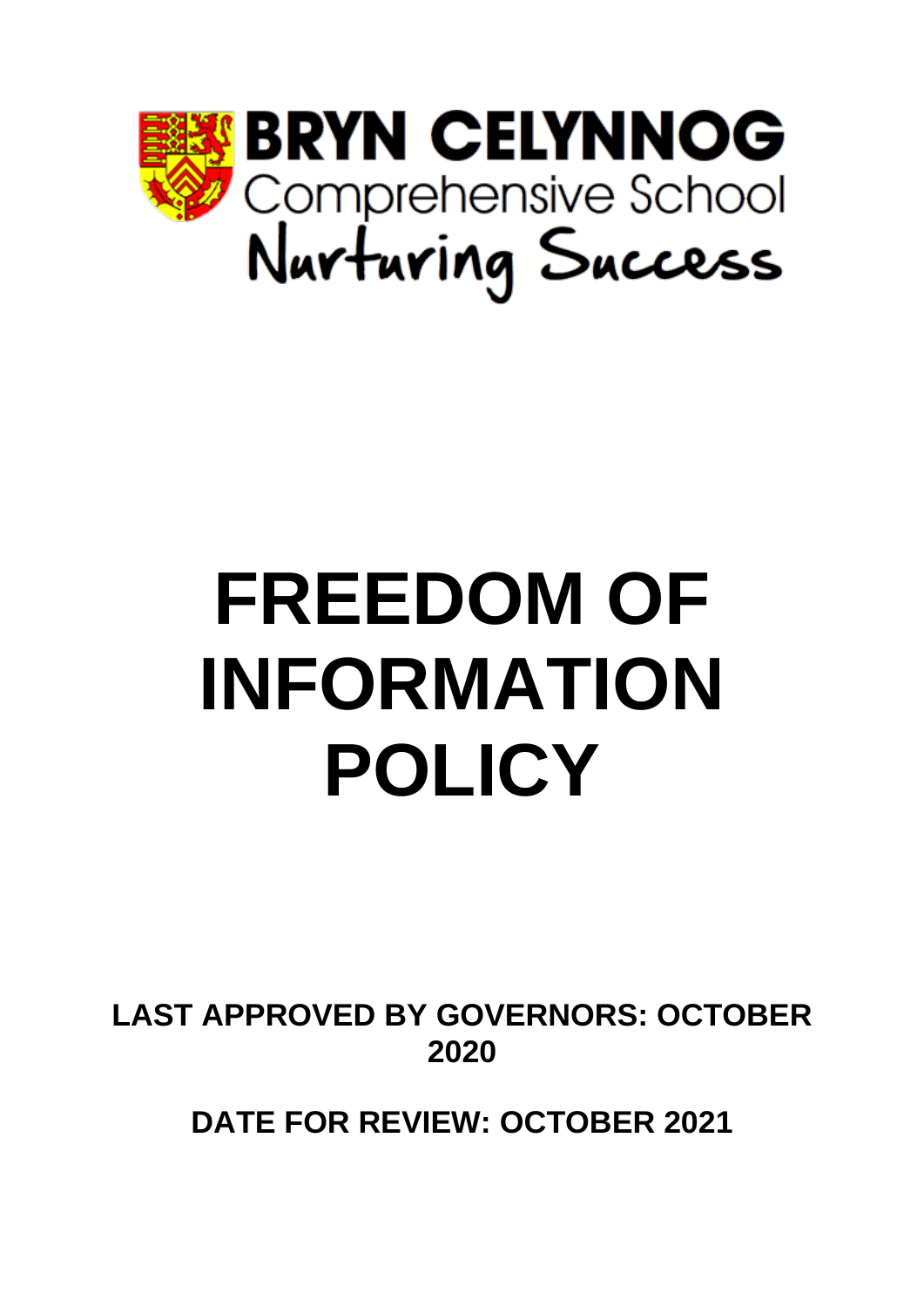# **BRYN CELYNNOG COMPREHENSIVE SCHOOL**

# **FREEDOM OF INFORMATION POLICY**

# **PHILOSOPHY**

The governing body is aware that the school has a legal duty to supply certain information to enquirers.

The school will comply with any Freedom of Information guidance issued by the LA.

## **PRINCIPLES**

The school's policy is that:

- an enquirer must be informed whether the school holds that information or not, and if it does it must supply the information;
- the information must be supplied within 20 days of the request;
- the information can include personal or non-personal information, but no information relating to named individuals will be released;
- other information that the Headteacher considers to be of a sensitive nature may also be withheld. In so deciding, the Headteacher will consider whether it should be released in the public interest if in withholding the information is greater than the public interest in releasing it;
- the Headteacher will administer the school's process for providing information. In so doing, the Headteacher will take into account the Code of Practice, and any guidance from the local authority;

## **Responsibilities**

The Headteacher has overall responsibility to the governing body for ensuring that the policy is implemented and that the management process is maintained.

## **PROCEDURES**

On receipt of a request in writing for information, the Headteacher will:

- decide whether the request is a request under GDPR, Environmental Information Regulations or Freedom of Information Act;
- decide whether the school holds the information or whether the request should be transferred to another body if the information is held by them;
- provide the information if it has already been made public;
- inform the enquirer if the information is not held:
- consider whether a third party's interests might be affected by disclosure and if so consult them;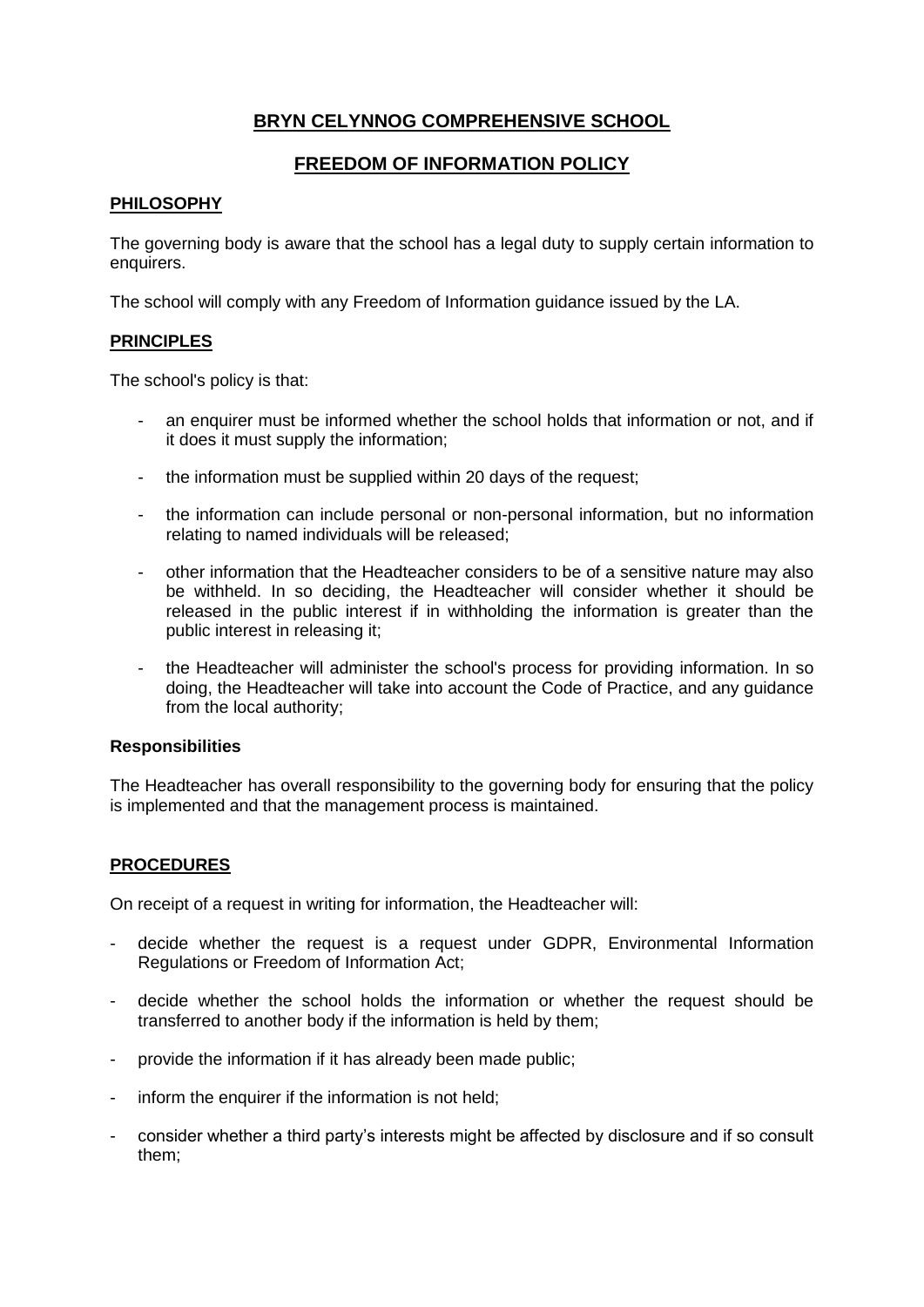- consider whether any exemptions apply and whether they are absolute or qualified;
- carry out a public interest test to decide if applying the qualified exemption outweighs the public interest in disclosing the information;
- decide whether the estimated cost of complying with the request will exceed the appropriate limit (£450 with a maximum of £50 per individual educational record);
- if a request is made for a document that contains exempt personal information, ensure that the personal information is removed by applying the redaction procedure; and
- consider whether the request is vexatious or repeated;

The school recognises its duty to provide advice and assistance to anyone requesting information.

#### **Reasons for not Complying with a Request**

The school accepts that, according to the legislation, there are only four reasons for not complying with a valid request for information under FOI:

- 1. the information is not held;
- 2. the cost threshold of £500 is reached;
- 3. the request is considered vexatious or repeated, or
- 4. one or more of the exemptions apply.

The school also recognises that the exemptions provided by the FOIA are:

- a. information accessible by other means;
- b. personal information: a request for personal information is covered by the GDPR. Individuals may continue to make a "subject access request" under the DPA – these are where the enquirer asks to see what personal information the school holds about themselves;
- c. environmental information: where information is covered by the Environmental Information Regulations 1992.

## **Complaints**

Expressions of dissatisfaction will be handled through the school's existing complaints procedure.

#### **Information to be provided**

The governors have decided that:

- 1. all published information by the school will be made available;
- 2. all unpublished information (including any advice or memoranda) will be made available on request, except where:
	- a. the names of individual people can be identified in the documents;